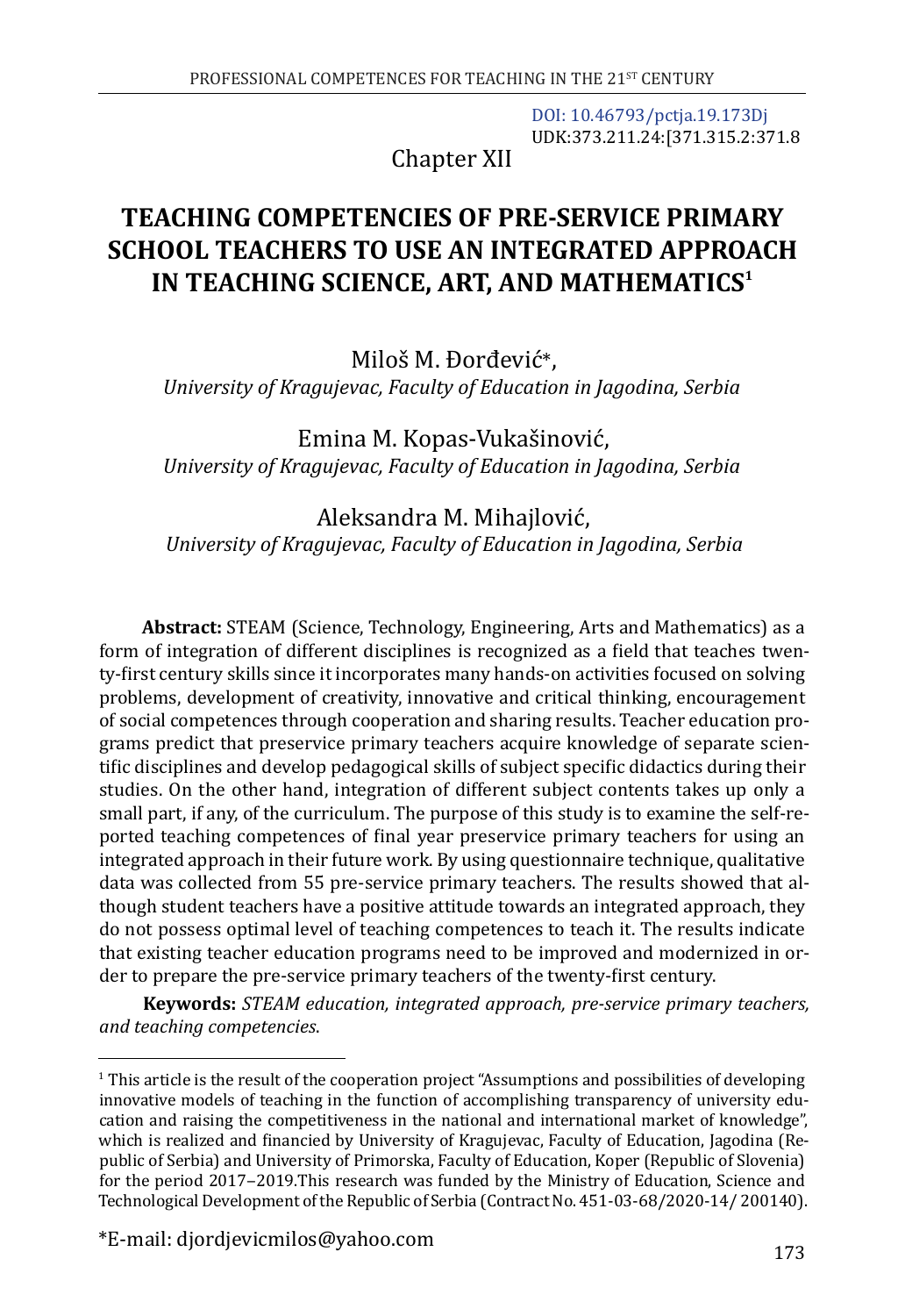### **Introduction**

In recent years, STEAM has become an increasingly present acronym in education, covering five areas: Science, Technology, Engineering, Art, and Mathematics. The starting point of this concept is based on the model of STEM education and it can be said that it represents a more comprehensive answer to the numerous educational challenges and social demands that all participants in the education system meet. The shift from STEM to STEAM education has been prompted by rapid changes in the labour market, primarily in STEM areas. According to the report of the World Economic Forum, by 2022 the global labour market will have undergone a drastic change in the division of labour between people, machines and software, and it will be aimed towards the automation of labour. Some analityic projections forcast that advances in automation will result in the wholesale replacement of the human workforce. One perspective of such development is that work currently performed by humans is being augmented by machine and algorithmic labour. The augmentation strategy takes into account activities that can be accomplished by human workers, often complemented with technology, when they are free of the need to perform routinized, repetitive tasks and therefore are able to use their distinctive human talents. Technological change and progress will make obsolete many of the current job profiles, but will cause the dynamic rise of wholly new ones as well. This in fact means that the children who are now being educated can expect future occupations that are only emerging or do yet not exist. A series of technological and economic trends (ubiquitous high-speed mobile internet, artificial intelligence, widespread adoption of large data analytics and cloud technology) are transforming the sphere of social activities in such a way that new jobs that appear no longer demand expertise and competencies in only one area. It is obvious that many of the new problems we face can be solved successfully if the limitations of narrow specialties are overcome. Along with proficiency in new technologies, skills such as creativity, originality and initiative, critical and analytical thinking, innovation, as well as active learning and learning strategies will have great prominence as twenty-first century skills. The case of a rise in the occurrence of new occupations involving knowledge from STEM and/or other fields is already evident. At the same time, the results of the PISA testing conducted in Serbia in 2012 indicate that the efficiency of the education system is low in the development of competencies that are important for the personal and professional development of the individual, but also for the functionality of society as a community (PISA 2012). Although PISA testing refers to the competencies of students who have support in compulsory curricula and which are content related to the teaching of individual subjects, the literacy that this test assesses is understood as an interdisciplinary and functional category. Literacy refers to knowledge that is considered as educational capital necessary for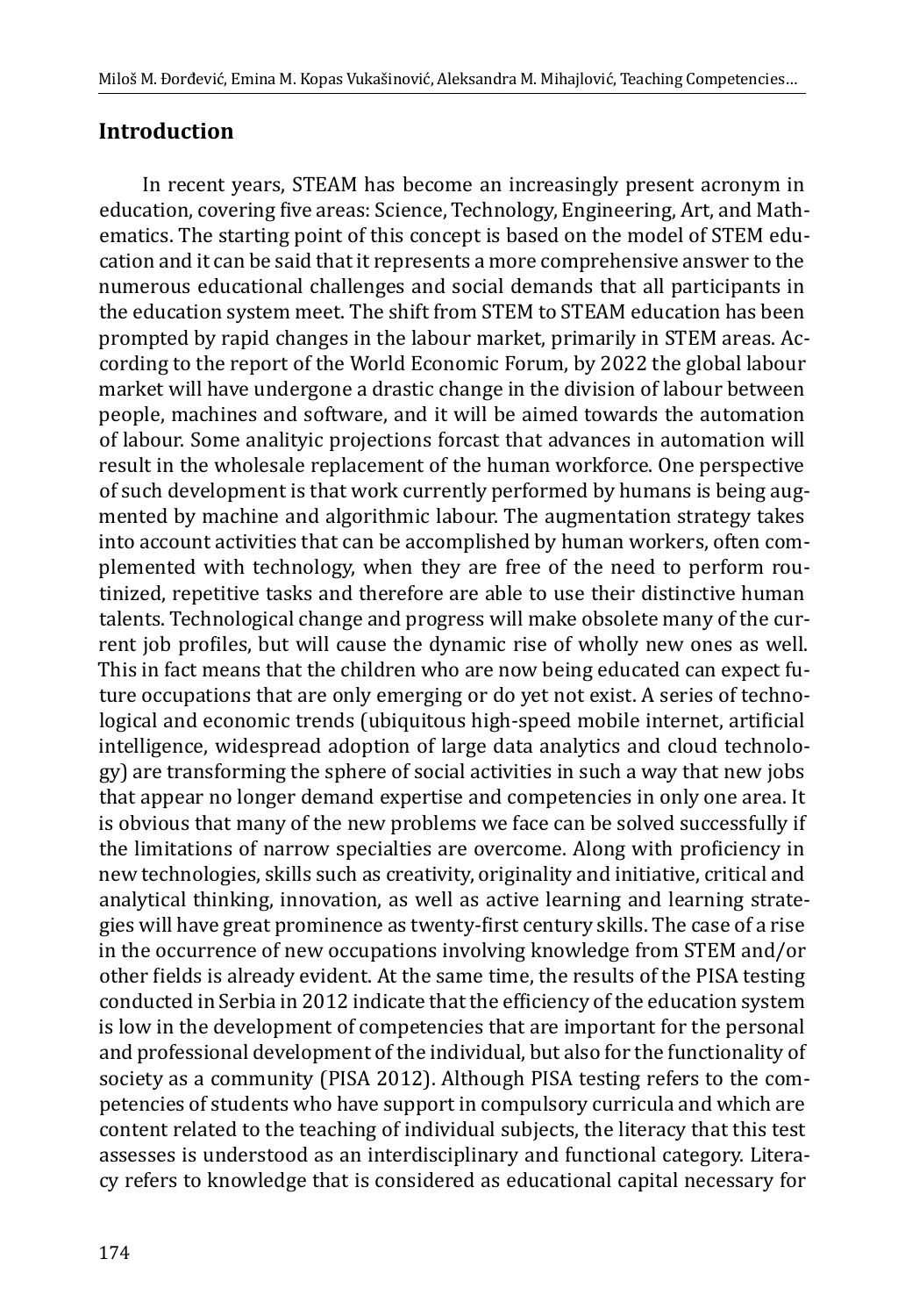continuing education and for successful learning in personal and professional roles, while competence refers to the ability to functionally apply appropriate knowledge. In accordance with the results of PISA testing, regardless of distribution of achievements by level, the general impression is that students do not acquire enough competence from the STEM area to respond to the future needs of society and for full participation in social life flows. Since PISA testing was not repeated in 2015, and judging by the relatively slight improvement in the 2012 levels compared to the 2009 tests, the assumption is that the performance indicators of the education system would not be significantly different.

These analyses and forecasts require urgent changes in education, which (optionally) need to be improved. In response to such challenges, STEAM proposes a dynamic way of functioning and development of education, strengthening of teacher competencies, and creativity as an important component of learning and new pedagogical procedures in practice, about creativity and innovation in the learning process  $-$  as well as the identification of concepts, methods and best practices which demonstrate and reflect innovative learning.

The application of the STEAM model as a concrete action for the development of education is in accordance with the vision of the future state of the education system in Serbia. According to the vision of the Education Development Strategy in Serbia until 2020, primary education and upbringing should represent a good and stimulating environment in which students master quality knowledge and skills, basic competencies and basic literacy in all areas studied in elementary school, so that this knowledge can interconnect and be applied in further education and in everyday life (Strategy for Education Development in Serbia 2020). In other words, it seeks to develop the education system "driven to the future". Considering the fact that the development of schools in the STEM framework in Serbia is in the pilot phase (see http://eu.cpn.rs/active\_ projects/stem-school-label), the application of innovative ways and methods of teaching certainly represents a good basis for introducing this model, as well as the STEAM model efficiently into the formal frameworks of the education system. Consequently, in the education of teachers as key participants in the education system, special emphasis should be placed on strengthening their K1 competencies for subject teaching and teaching methods, and K2 competencies for teaching and learning.

## **Theoretical Background**

The traditional concept of reproductive teaching, which is still dominant in educational practice, is in its outcomes, and is contrary to the aforementioned social and technological changes. This concept of teaching actually aims to reproduce social values and knowledge that can be defined as stable and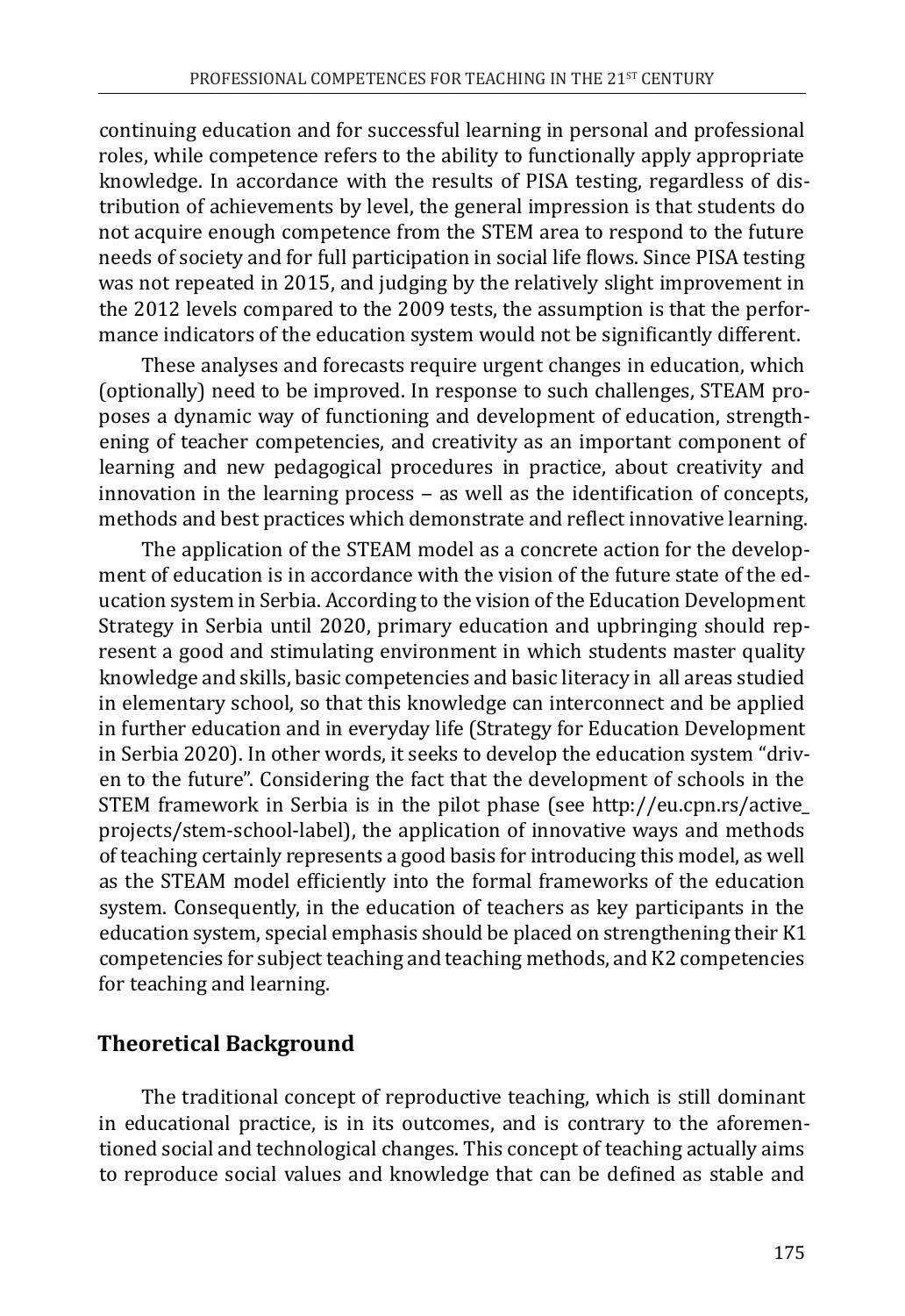lasting. The static model of traditional reproductive teaching implies passive transmission of information and knowledge from teachers to learners in the final form, and the subjects of such learning are the rules of behaviour and the standards of the school system (Dewey 1966). In such cases, a student does not adopt concepts but words; he uses memory more than his thoughts and is incapable of applying the acquired knowledge with understanding (Vigotski 1977). However, due to the constant multiplication of knowledge, education can no longer be reduced to reproductive learning, i.e. to simple communication of existing knowledge. In a knowledge-based society that is rapidly changing, in which knowledge quickly becomes outdated, in the context of education the path to knowledge has become as important as the acquired knowledge itself.

The quality of the teaching process can also be reflected in the quality of acquired knowledge. "The smaller quantum of knowledge acquired in a more complex and more accurate way, with the participation of more fully thoughtout, experiential, creative and seeking activities of pupils, although it took longer to acquire knowledge in a finished form, has a higher value than a larger amount of knowledge acquired by memory in ready form" (Vilotijevic, Vilotijevic 2014: 26). Contemporary teaching approaches based on a constructivist and cooperative model of teaching organization can be described by the metaphor "learning as the construction of knowledge" (Vilotijević, Vilotijević 2014: 23). In particular, educationalists advocate student-oriented education, which sets the student's independent work and his/her optimal thinking activity at the centre of learning activities, which develops motivation for learning, divergent thinking, encouraging the initiative and cooperation of those who are learning and those who teach and thereby contribute to raising the quality of their achievements (Kopas Vukašinović 2014; Mirkov 2013; Šefer 2012). According to the constructivist approach to the learning process "enriched by the socio-cultural theory, it follows that knowledge is active, that it is not a passive copy, an 'impression' of reality, that it is subjective, relative and in development, that it is the process (and not the result) in which social factors have an important formative role" (Pešikan 2010). The role of teachers is to create situations in which pupils actively participate, and act as incentives for their mental activity. In order to achieve the outcome of pupils' education according to the expected development of the twenty-first century skills, it is necessary to apply those teaching methods, models and approaches that go beyond the limitations of teaching based on teaching by lecturing, memorizing and reproduction. It is necessary to connect knowledge of different epistemological nature and to connect academic knowledge with immediate life experiences. Integrated teaching (IT) is certainly such a teaching model that can be applied very effectively in classroom teaching.

Although some pedagogues and educational theorists were advocating forms of curriculum integration in the early XX c. (Vars 1991) it has been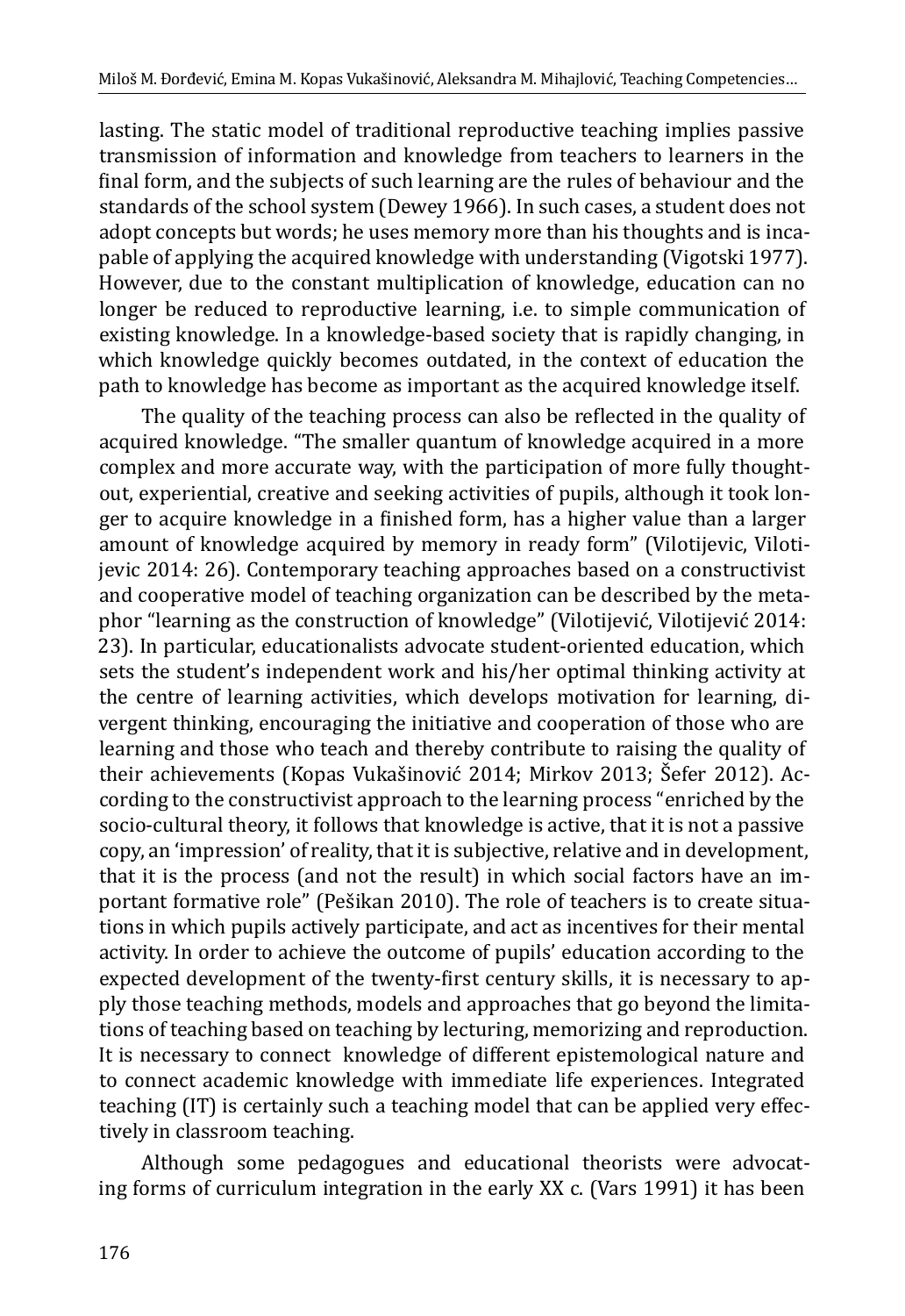updated more recently. A move towards the integrated curriculum is supported by the premise that predominantly accepted discipline-based education system is not effective as it should be (Loepp 1999). Most of the problems and situations encountered today by students are very complex, they rarely have one exact solution, and require knowledge of multiple disciplines, while the contents that we study through subject-oriented teaching are based on disciplines, and thus the acquired knowledge has poor application in real situations. The very notion of "integration" incorporates the idea of unity between forms of knowledge and the respective disciplines (Pring 1973). The most common are three forms of teaching:

- Full integration it is accomplished by merging different teaching contents into a single course;
- partial integration it is achieved by choosing from the teaching material and by jointly processing those related contents;
- block integration it is accomplished by the construction of freely programmed autonomous blocks (sets) or the separation of parts of a common program that is integrated in the process (Vilotijević, Vilotijević 2016:  $262 - 263$ ).

Integrated teaching relies on the principle of conscious activity and in fact it integrates teaching activity and the learning process. Teaching based on this approach can be very stimulating and an incentive for students. Some studies (Austin, Hirstein, Walen 1997; Kain 1993) have shown that the application of integrated teaching can result in greater intellectual curiosity, increased motivation for education, enhanced problem solving skills, and higher achievement in college, and that the attendance rate of the students is larger when they are engaged in an integrated curriculum (Meier, Dossey 1999).

In practice, the greatest trend of integrative teaching at the level of primary education is noticeable, and this is no surprise. Since the teacher predominantly organizes and performs most of the teaching contents, class teaching in the first cycle of education provides significantly greater opportunities for the realization of integrated classes in relation to subject teaching. The classroom is personally unified and content integration is easier to accomplish. A teacher can freely compile content entities in a way that integration has an interspecific, inter-subject or inter-systemic character. A teacher can easily integrate content within one subject into one problematic whole or combine related elements from several different subjects, or connect the contents of the natural and humanistic areas and thus create a qualitatively new whole by establishing a strong logical whole within.

This is the highest quality level of knowledge, which implies a high degree of development of connections and relationships between knowledge and the ability to apply knowledge in other areas, as well as solving practical problems in everyday life (Antonijević 2006). This is creative knowledge because the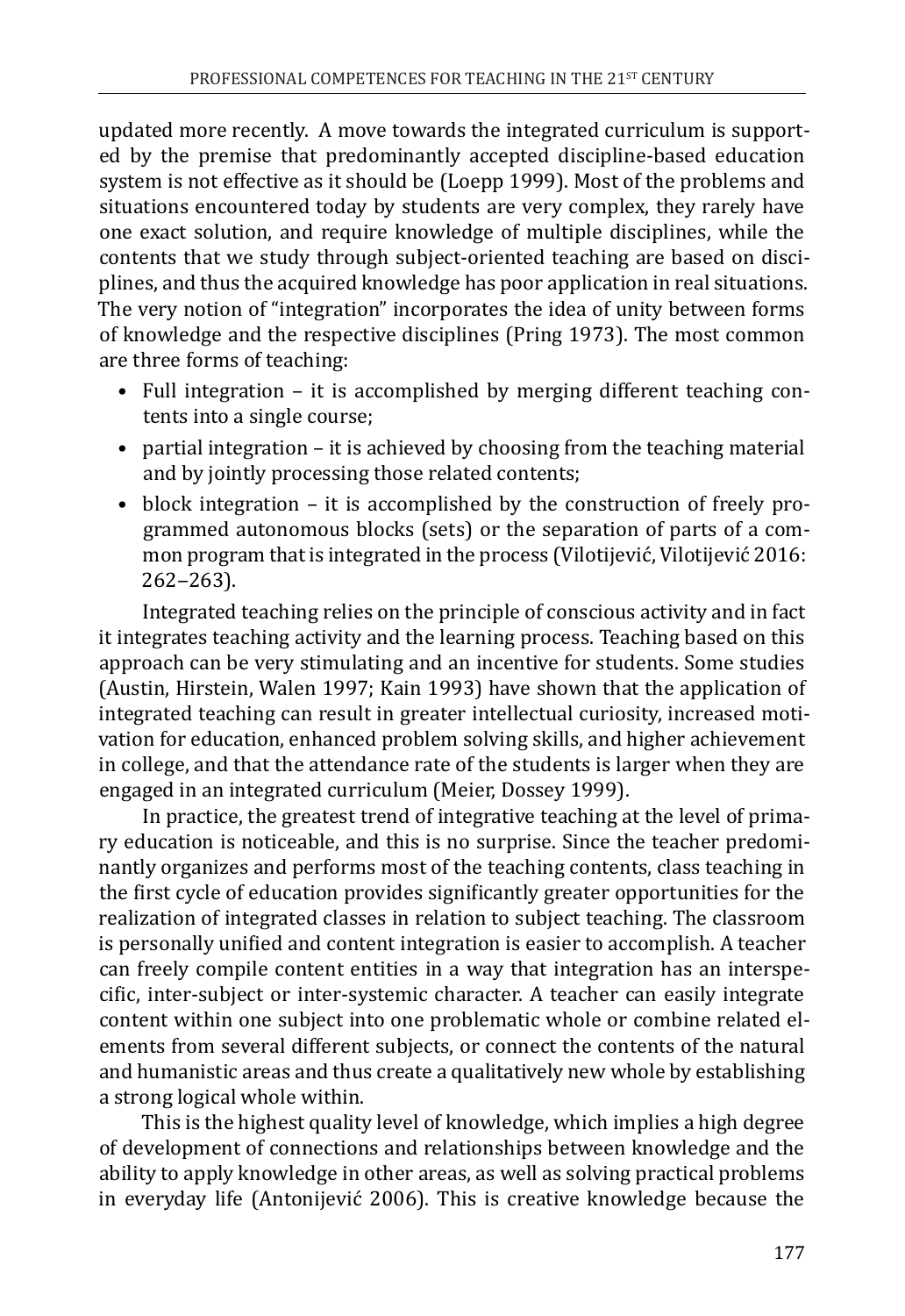student develops his own knowledge based on acquired knowledge (Potkonjak, Šimleša 1989), that is, he is able to apply knowledge, to transform knowledge and values critically and creatively and to evaluate the results (Blum 1981). In addition to the structure of the knowledge system, the much greater importance of applying an integrated approach in teaching is that, based on the method of acquiring knowledge, the student develops metacognitive knowledge, and reveals and learns the cognitive processes needed to acquire new knowledge. The application of integrated teaching in the educational process, at all levels of education, results in the creation of a rich, incentive situation for learning and the development of students' autonomy. In the context of integrated curricula, opportunities for more effective assessment of the achievements and abilities of students from several subjects are evident (Drake, Reid 2018; Cekić Jovanović, Đorđević, Miletić 2018).

In order to integrate teaching content with the best possible results, the teacher needs to know the curriculum well and to be able to apply different teaching forms, teaching methods and teaching resources. This implies his/ her professional competencies, first of all in relation to the teaching field, subject and methodology of teaching, as well as in relation to students` learning and teaching, communication, cooperation and support to their development (*Standards of Professional Competences of Teachers and their Professional Development*, 2011). Great professional, didactic-methodical competence of teachers is required, with detailed knowledge of the materials of all subjects studied within the classroom as well as general culture, and knowledge of a large number of scientific fields (Mihajlović, Golubović Ilić 2018).

Since the faculties for education of teachers have an important and essential role in the development of professional competences of student teachers, we wanted to investigate their attitudes towards the use of an integrated approach as well as their self-reported teaching competencies.

## **Research methodology**

*The main* aim of the paper was to examine the current state among final year pre-service teachers concerning the use of an integrated approach in teaching. The aim was accomplished through the following *research tasks*:

- 1. to examine the self-reported teaching competence of pre-service primary teachers for using an integrated approach
- 2. to investigate the attitudes of pre-service primary teachers towards the use of an integrated approach in teaching.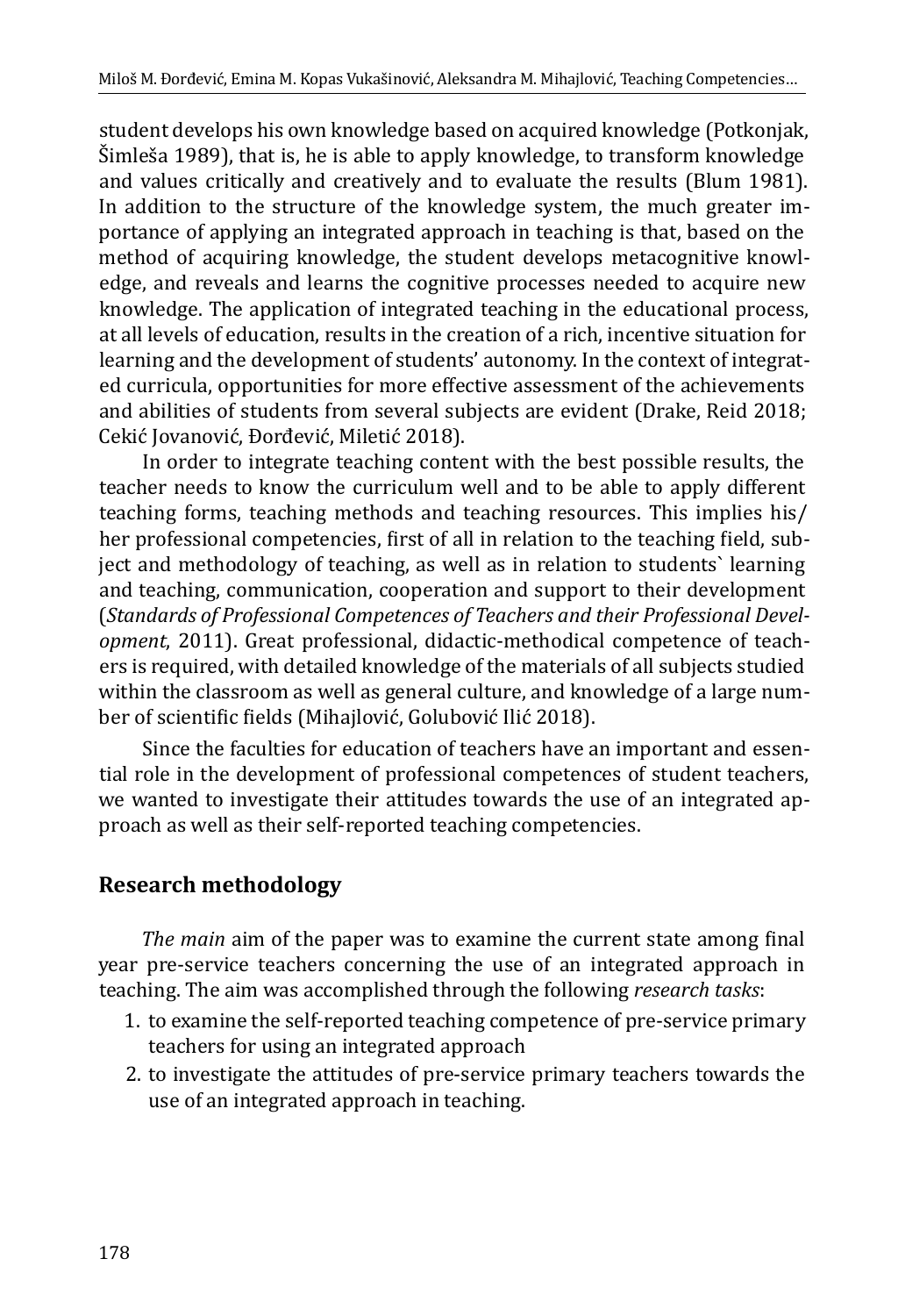#### *Instrument*

The instrument used was a questionnaire that consisted of two parts. In the first part background information about student teachers was collected (course grades in methodologies of teaching Mathematics, Science, and Art). The second part of the instrument contained a pre-service primary teachers Self-Reported Integrated Approach Teaching Competence Scale (SRIATC) and eight Likert-type items. SRIATC is a five-point Likert-type scale that contained 11 items. It was developed by the authors and it aimed to determine the pre-service primary teachers' self-reported level of teaching competence for using an integrated approach in teaching. The items were constructed in accordance with some previous studies and literature. The Cronbach' alpha reliability coefficient of the SRIATC indicated good reliability ( $\alpha$ =0.800). The maximum score is 55 and the lowest possible score was 11.

| <b>Items</b><br>code | <b>Items</b>                                                                                                                                       |
|----------------------|----------------------------------------------------------------------------------------------------------------------------------------------------|
| S <sub>1</sub>       | I have gained basic knowledge and skills for applying an integrative approach in my<br>future work with students.                                  |
| S2                   | I am able to connect meaningfully (functionally) the contents of different subjects.                                                               |
| S <sub>3</sub>       | I am able to translate real-life situations into the language of science, art, and math-<br>ematics and use them in teaching.                      |
| S4                   | The concept of an integrative teaching approach is clear to me.                                                                                    |
| S <sub>5</sub>       | I am able to design and plan teaching activities that integrate the contents of differ-<br>ent subjects.                                           |
| S6                   | I am able to carry out teaching activities in which the contents of different subjects<br>are linked.                                              |
| S7                   | I am able to design and plan research activities that integrate the contents of differ-<br>ent subjects.                                           |
| S8                   | I am able to carry out research activities that integrate the contents of different<br>subjects.                                                   |
| S <sub>9</sub>       | I am able to evaluate the work of students during teaching activities that integrate<br>the contents of different subjects.                        |
| S <sub>10</sub>      | I am able to motivate students and to get them interested to work during teaching<br>activities that integrate the contents of different subjects. |
| S11                  | I'm afraid I will not know how to apply an integrative approach to teaching.                                                                       |

*Table 1: SRIATC Items.*

The eight Likert-type items aimed to investigate the participants` attitude towards the certain aspects of using integrated approach in teaching. Participants were requested to rate their level of agreement with certain statements (1 = complete disagreement, 5 = complete agreement). All items are presented in Table 2.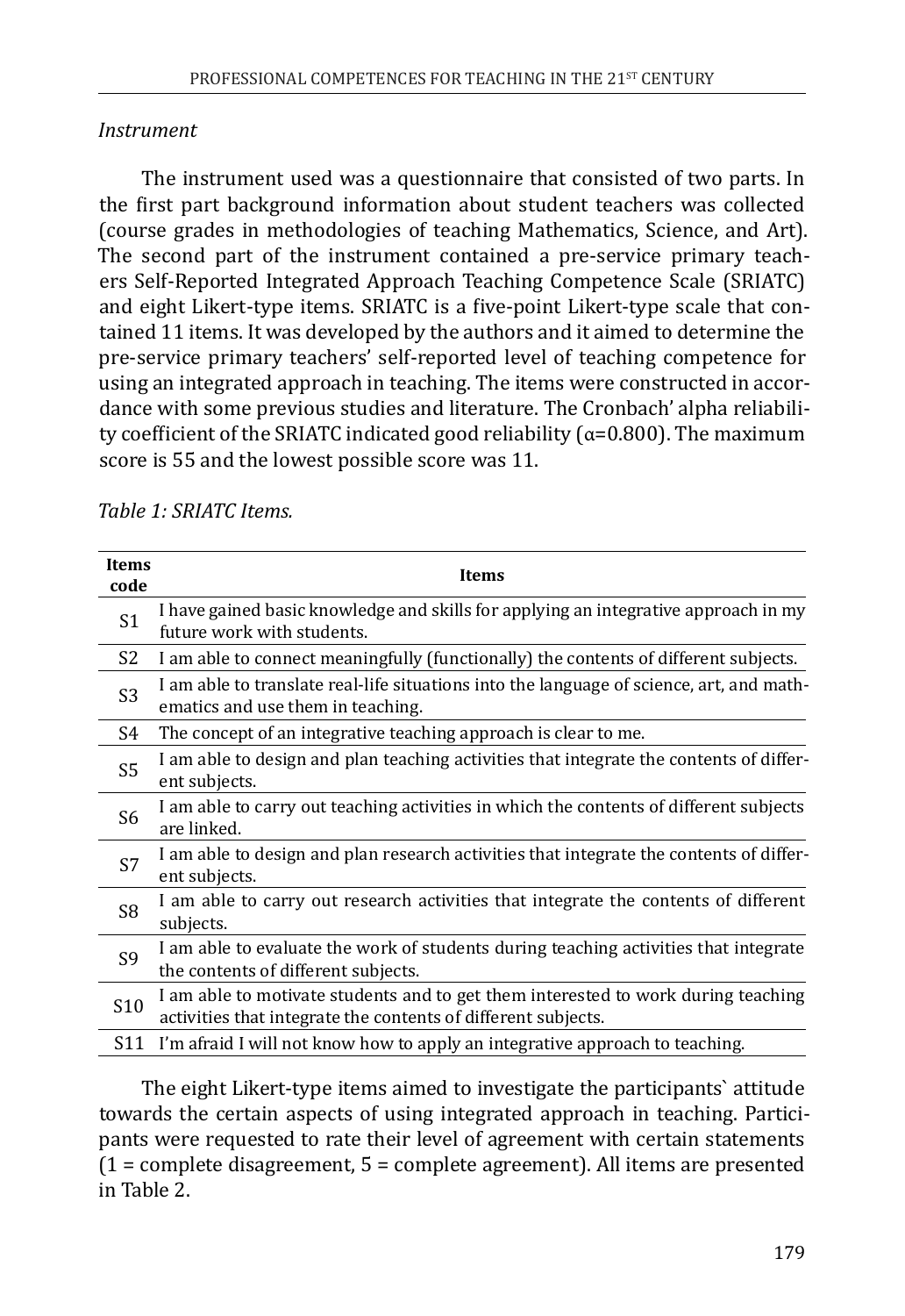| Items code     | Items                                                                                                                                                                        |
|----------------|------------------------------------------------------------------------------------------------------------------------------------------------------------------------------|
| A1             | I would like to apply integrative approach in my work.                                                                                                                       |
| A2             | The application of the integrative approach in teaching is interesting to me                                                                                                 |
| A <sub>3</sub> | I think it is important that the teacher integrates the content of various subjects<br>whenever possible.                                                                    |
| A4             | I think that the teacher is sufficiently burdened with the teaching of individual<br>subjects and that he should not be burdened with the requirements for integra-<br>tion. |
| A <sub>5</sub> | An integrative approach gives the teacher a better insight into the quality of stu-<br>dents' knowledge.                                                                     |
| A6             | It is impossible to assess the knowledge of individual subjects of students during<br>teaching activities that integrate the contents of different subjects.                 |
| A7             | The application of an integrative approach demands [from] the teacher extra<br>time and effort to prepare the lesson.                                                        |
| A8             | Applying an integrative approach requires teachers to continually improve in<br>their profession.                                                                            |

*Table 2: Attitudes towards the certain aspects of using integrated approach in teaching.*

#### *Sample*

The research was conducted during the school year 2018/2019 and included a sample of 55 final year pre-service primary teachers. All student teachers were categorized according to their achievement in methodology courses in four groups: low, moderate, high, and a group of students who did not pass the exam. The structure of the sample with regard to the achievement for three courses Methodology of teaching Mathematics (MTM), Methodology of teaching Science (MTS), and Methodology of teaching Arts (MTA) is given in Table 3.

|            |      | Not passed exam | Low  | Moderate | High |
|------------|------|-----------------|------|----------|------|
|            | F    | 20              | 16   | 11       | 8    |
| <b>MTM</b> | $\%$ | 36.4            | 29.1 | 20.0     | 14.5 |
|            | F    | 8               | 22   | 12       | 13   |
| <b>MTS</b> | $\%$ | 14.5            | 40.0 | 21.8     | 23.6 |
|            | F    | $\mathcal{P}$   | 10   | 11       | 32   |
| <b>MTA</b> | $\%$ | 3.6             | 18.2 | 20.0     | 58.2 |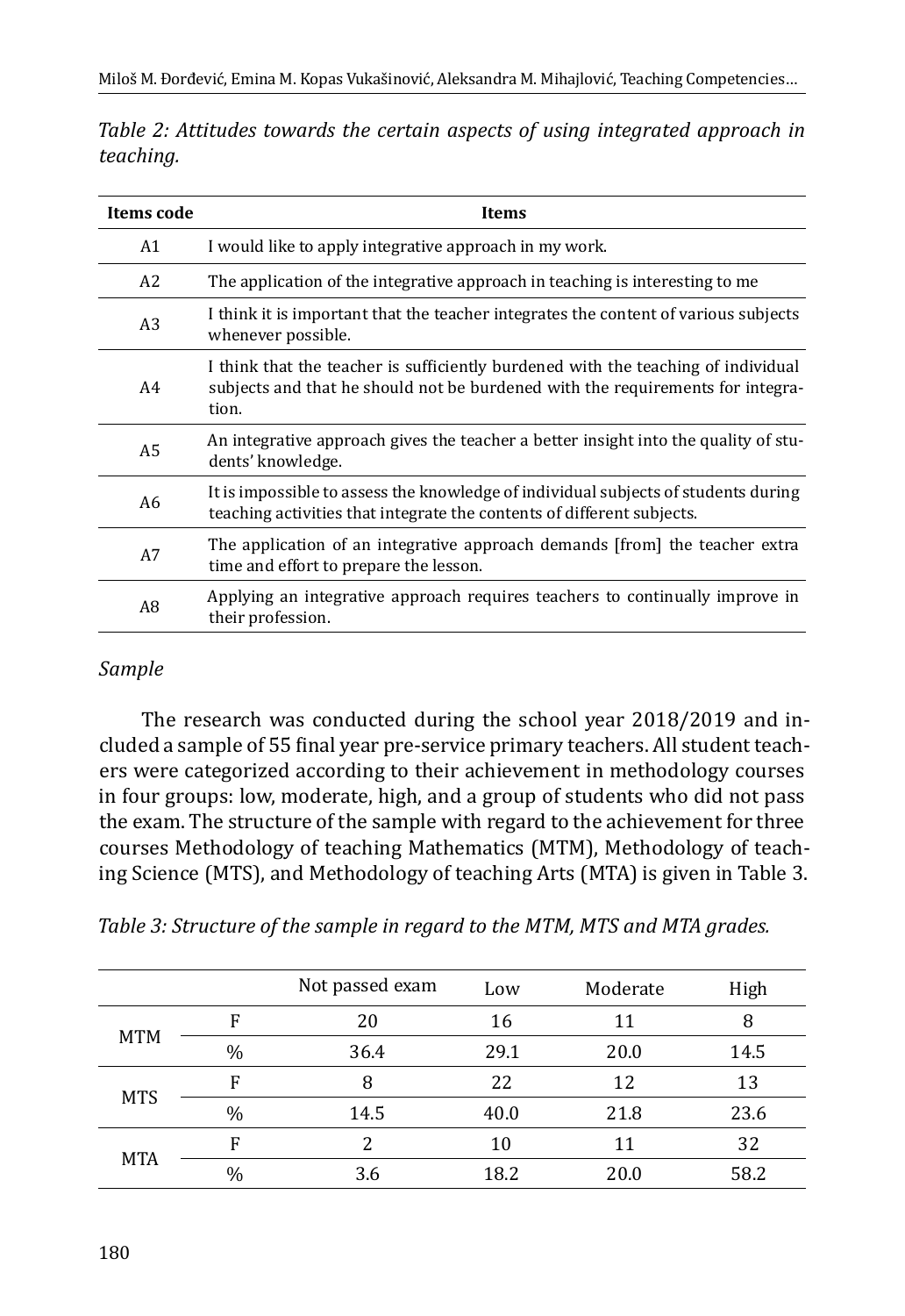### **Results and Discussion**

1. The first task of the research was to examine the self-reported teaching competence of preservice teachers for using an integrated approach in teaching.

| Item Codes         | N  | Mean (M) | <b>Standard Deviation (SD)</b> |
|--------------------|----|----------|--------------------------------|
| S <sub>1</sub>     | 55 | 3.71     | 0.90                           |
| S <sub>2</sub>     | 55 | 3.87     | 0.75                           |
| S <sub>3</sub>     | 55 | 3.78     | 1.05                           |
| S <sub>4</sub>     | 55 | 3.84     | 0.84                           |
| S <sub>5</sub>     | 55 | 3.85     | 0.87                           |
| S <sub>6</sub>     | 55 | 3.93     | 1.00                           |
| S7                 | 55 | 3.53     | 0.86                           |
| S8                 | 55 | 3.45     | 0.96                           |
| S9                 | 55 | 3.54     | 0.92                           |
| S10                | 55 | 3.94     | 0.78                           |
| $S11$ <sup>*</sup> | 55 | 3.25     | 1.11                           |
| <b>SRTC</b>        | 55 | 3.70     | 0.53                           |

*Table 4: The level of the self-reported teaching competence for using an integrated approach*

\* Item S11 was reversed

Individual's score on the SRIATC scale (SRTC) represents the mean-item summated score of the individuals' responses. A mean-item summated score is calculated when an individual's summated score is divided by the number of items constituting the scale which creates a mean-item score for each individual that falls within the range of the values for the response continuum options (Warmbroad 2014).

For Likert average scale [1.00–1.80) indicates very low level of self-reported teaching competence, [1.80–2.60) indicates a low level, [2.60–3.40) indicates a moderate level, [3.40–4.20) indicates a high level, [4.20–5.00] indicates a very high level.

Results show that, in general, the preservice primary teachers self-reported teaching competence for using integrated approach in teaching indicates high level ( $M = 3.70$ ,  $SD = 0.53$ ).

As for the individual items, the values of statistical parameters (mean, standard deviation) indicate that pre-service primary teachers reported a high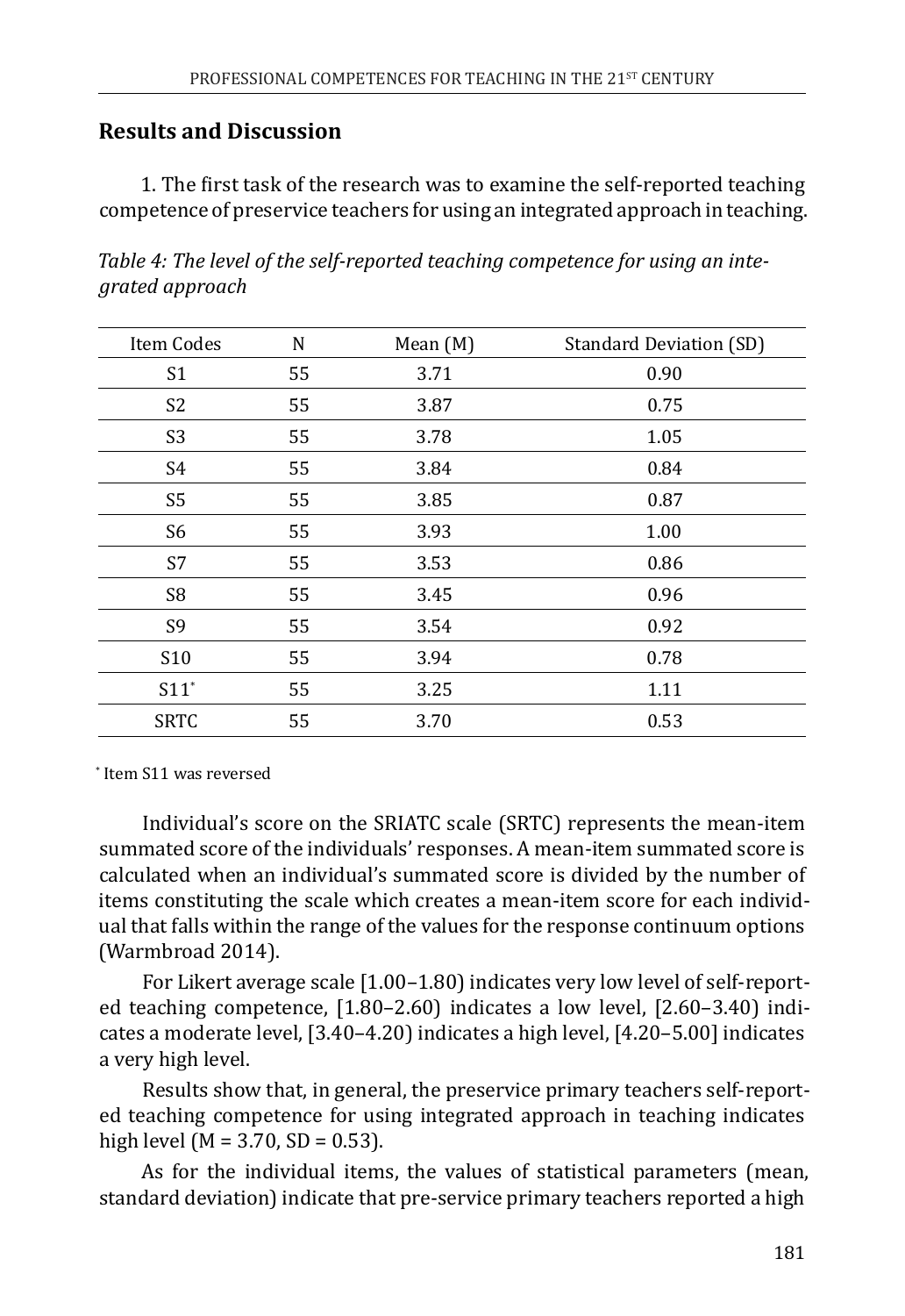level of teaching competence for all items except for the item S11 (*I am afraid that I will not be able to use integrated approach in teaching*), where they reported a moderate level (Table 4).

In order to examine if there is statistically significant difference in levels of self-reported teaching competence between different groups with regard to achievement in MTM, MTS and MTA courses, the Kruskal-Wallis test was performed. We determined that there was no statistically significant difference in self-reported teaching competence among different achievement groups of student teachers in any of the courses (MTM:  $\chi^2$ = 7.480, p = 0.058; MTS:  $\chi^2$  = 6.268, p = 0.099; MTA:  $\chi^2$  = 0.949, p = 0.914).

The second research task was to investigate the attitudes of preservice primary teachers towards some aspects of using an integrated approach in teaching.

|  | Table 5: Distribution of preservice primary teachers replies regarding some as- |  |  |  |
|--|---------------------------------------------------------------------------------|--|--|--|
|  | pects of using of integrated approach in teaching                               |  |  |  |

| Item Codes     | ${\bf N}$ |             | I totally disagree | I partially disagree | I am not certain | I partially agree | I totally agree | Mean (M) | Standard Deviation<br>(SD) | Coefficient of Varia-<br>tion $(C_v)$ |
|----------------|-----------|-------------|--------------------|----------------------|------------------|-------------------|-----------------|----------|----------------------------|---------------------------------------|
| A1             | 55        | f           | $\boldsymbol{0}$   | $\overline{c}$       | 8                | 25                | $20\,$          | 4,15     | 0,80                       | 19,38                                 |
|                |           | $\%$        | $\boldsymbol{0}$   | 3.6                  | 14.5             | 45.5              | 36.4            |          |                            |                                       |
| A2             | 55        | f           | $\mathbf{0}$       | $\mathbf{1}$         | 11               | 17                | 26              | 4,24     | 0,84                       | 19,78                                 |
|                |           | $\%$        | $\boldsymbol{0}$   | $1.8\,$              | 20.0             | 30.9              | 47.3            |          |                            |                                       |
| A <sub>3</sub> | 55        | $\mathbf f$ | $\mathbf{0}$       | $\overline{2}$       | $\overline{4}$   | 24                | 24              | 4,30     | 0,77                       | 17,88                                 |
|                |           | $\%$        | $\boldsymbol{0}$   | 3.6                  | 7.3              | 43.6              | 43.6            |          |                            |                                       |
| A4             | 55        | f           | 15                 | 19                   | 6                | 10                | 5               | 2,47     | 1,32                       | 53,27                                 |
|                |           | $\%$        | 27.3               | 34.5                 | 10.9             | 18.2              | 9.1             |          |                            |                                       |
| A5             | 55        | $\mathbf f$ | $\mathbf{0}$       | 3                    | 9                | 23                | 20              | 4,09     | 0,87                       | 21,18                                 |
|                |           | $\%$        | $\mathbf{0}$       | 5.5                  | 16.4             | 41.8              | 36.4            |          |                            |                                       |
| A <sub>6</sub> | 55        | f           | $10\,$             | 19                   | 16               | 5                 | 5               | 2,56     | 1,17                       | 45,52                                 |
|                |           | $\%$        | 18.2               | 34.5                 | 29.1             | 9.1               | 9.1             |          |                            |                                       |
| A7             | 55        | f           | $\mathbf{1}$       | 2                    | 6                | 29                | 17              | 4,07     | 0,86                       | 21,06                                 |
|                |           | $\%$        | 1.8                | 3.6                  | 10.9             | 52.7              | 30.9            |          |                            |                                       |
| A <sub>8</sub> | 55        | f           | 2                  | 3                    | 6                | 13                | 31              | 4,24     | 1,09                       | 25,68                                 |
|                |           | $\%$        | 3.6                | 5.5                  | 10.9             | 23.6              | 56.4            |          |                            |                                       |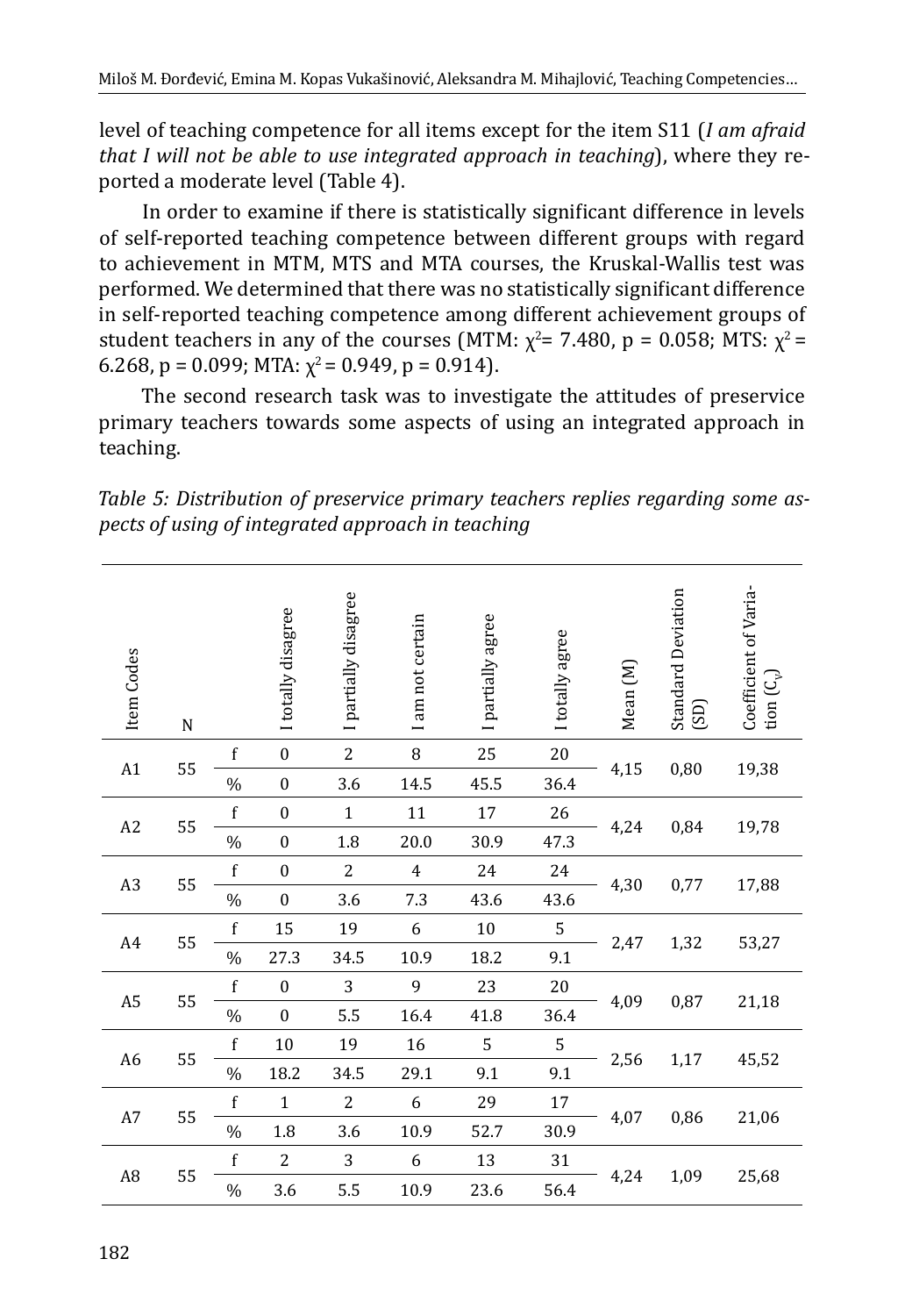Results show that the attitudes of student teachers with regard to the use of an integrated approach in teaching are positive (Table 5). Values of coefficient of variation indicate that student teachers` attitudes concerning items A1, A2, A3, A5, A7 and A8 are relatively the same and homogeneous. The majority of students believed that it is important to integrate contents of different subjects whenever it is possible in teaching (87.2%), and that an integrated approach gives teachers better insight into the quality of pupils' knowledge (78.2%). Also, 81.9% of the students plan to use integrated approach in their future work and 78.2% find an integrated approach interesting. Pre-service teachers are aware that the use of an integrated approach requires teachers to invest additional effort and time in preparing for teaching (83.6%), and that they need to work constantly on their professional development (78%). Still, we cannot neglect those students who were not sure or who disagreed with those statements.

As for the items A4 and A6, the values of coefficient of variation indicate that students` attitudes are heterogeneous. Although the majority of students (61.8%) disagreed with the statement that teachers should not be additionally overloaded with the request to use an integrated approach, there is a significant percentage of those who agreed with this (27.3%) and those who were not sure (10.9%). A little bit more than half of the students (52.7%) disagreed with the statement that it is not possible to evaluate students` knowledge of separate subjects during integrated activities. Almost one third of the students were not sure (29.1%) and 18.2% agreed. All these indicate that special attention should be dedicated to the introduction of an integrated approach in teaching.

We determined that there was no significant difference among different achievement groups in MTS and MTA courses. However, we found that there was significant difference concerning the achievement in the MTM course for Item A2 ( $\chi^2$  = 14.167, p = 0.003). Students with moderate grades found the use of an integrated approach more interesting than students who still did not pass the exam  $(p = 0.003)$ . This is not surprising if we take into account the fact that students who did not pass the exam in MTM, MTS or MTA courses cannot teach during practice.

## **Conclusion**

Raising the quality of teachers' work is one of the prerequisites for improving the quality of education. Apart from appropriate qualifications, it is necessary to train teachers for the modern concept of teaching. Therefore, the main aim of our research was to examine the current state among final year pre-service teachers concerning the use of an integrated approach in teaching. We investigated attitudes of student teachers towards the use of an integrated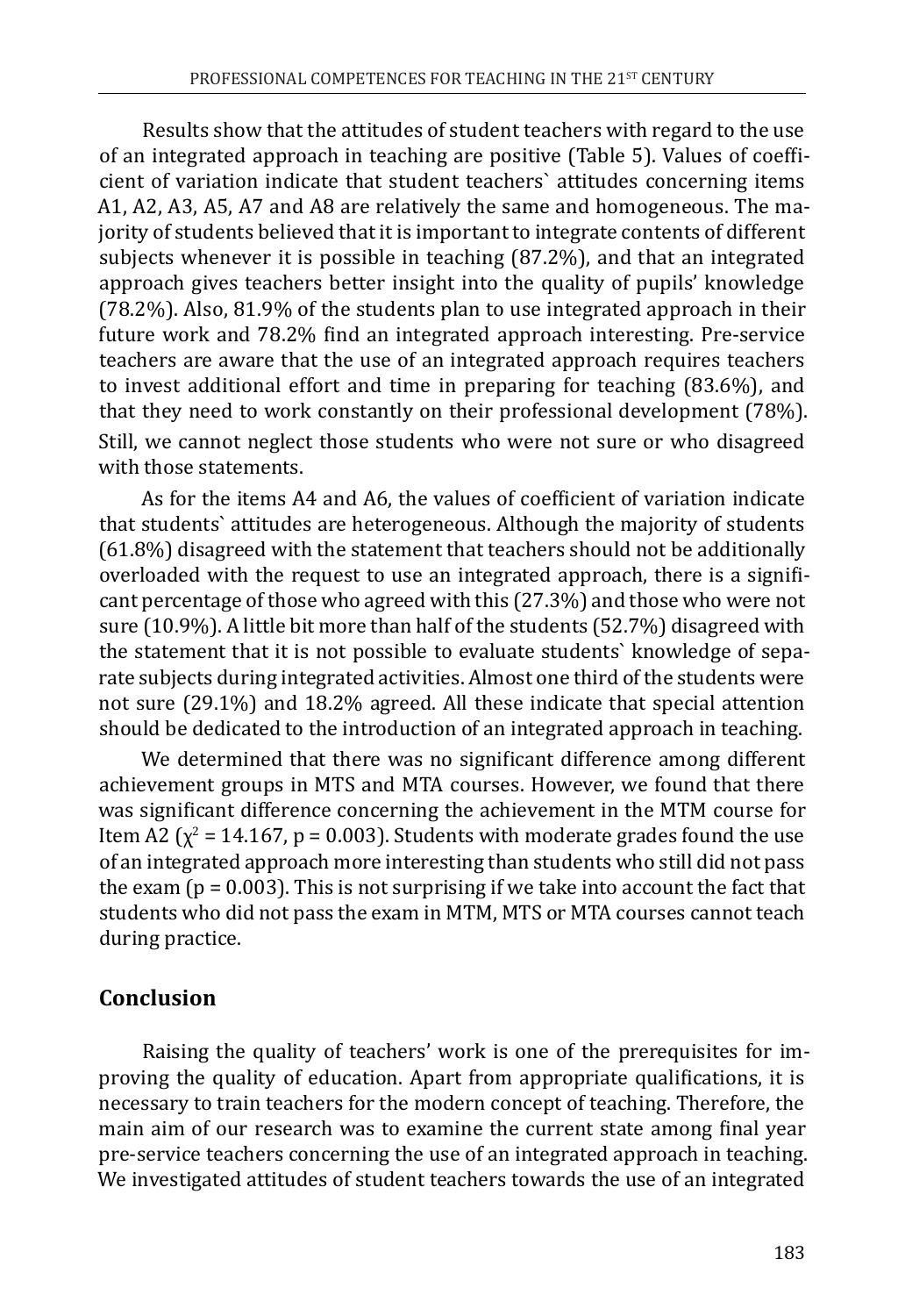approach as well as their self-reported teaching competencies. The results obtained by this research show that student teachers self-reported teaching competence for using an integrated approach in teaching, in general, indicates a high level. Nevertheless, although these future primary teachers believe that they have the necessary theoretical content and pedagogical knowledge and skills about the integrated approach, they report a moderate level of ability to use the integrated approach in practice. Results show that the attitudes of student teachers with regard to the use of an integrated approach in teaching are positive and relatively the same and homogeneous. However, there is no total agreement among student teachers about the evaluation of pupils' knowledge during integrated activities. Also, student teachers have different attitudes about the statement that teachers should not be additionally overloaded with the request to use the integrated approach. There were no differences among different achievement groups in MTS and MTA courses, but we found a statistically significant difference concerning the achievement in the MTM course for one of the items. Students with moderate grades in MTM course find the use of integrated approach more interesting than students who still did not pass the exam.

In order to make the application of the integrated teaching model in practice efficient, it is necessary to train students, future teachers, in the system of university education for its implementation. There is no current, appropriate course in the curricula of teaching and pedagogical faculties in Serbia that prepares students for the methodical application of the content of several teaching subjects in teaching in an integrated manner, that is, there is no course that approaches teaching as a process. The results of this study indicate the need for adequate training of future teachers in initial education, since the implementation of an integrated approach has become a mandatory part of the curriculum and teaching in primary schools.

## **References**

Antonijević, R. (2006). *Sistem znanja u nastavi*. Beograd: Institut za pedagoška istraživanja.

Austin, J. D., Hirstein, J. & Walen, S. (1997). Integrated mathematics interfaced with science. *School Science and Mathematics*, 97(1), 45–49. [https://doi.](https://doi.org/10.1111/j.1949-8594.1997.tb17339.x) [org/10.1111/j.1949-8594.1997.tb17339.x](https://doi.org/10.1111/j.1949-8594.1997.tb17339.x)

Blum, B. (1981). *Taksonomija ili klasifikacija obrazovnih i odgojnih cilјeva*. *Knjiga I – Kognitivno područje*. Beograd: Republički zavod za unapređivanje vaspitanja i obrazovanja.

Cekić Jovanović, O., Đorđević, M. & Miletić, A. (2018). Possibility of Improving Educational Activities at Universities by Applying Integrative Approach within Multimedia Programmed Teaching. In E. Kopas Vukašinović, J. Lepičnik Vodopivec (Eds.), *Innovative*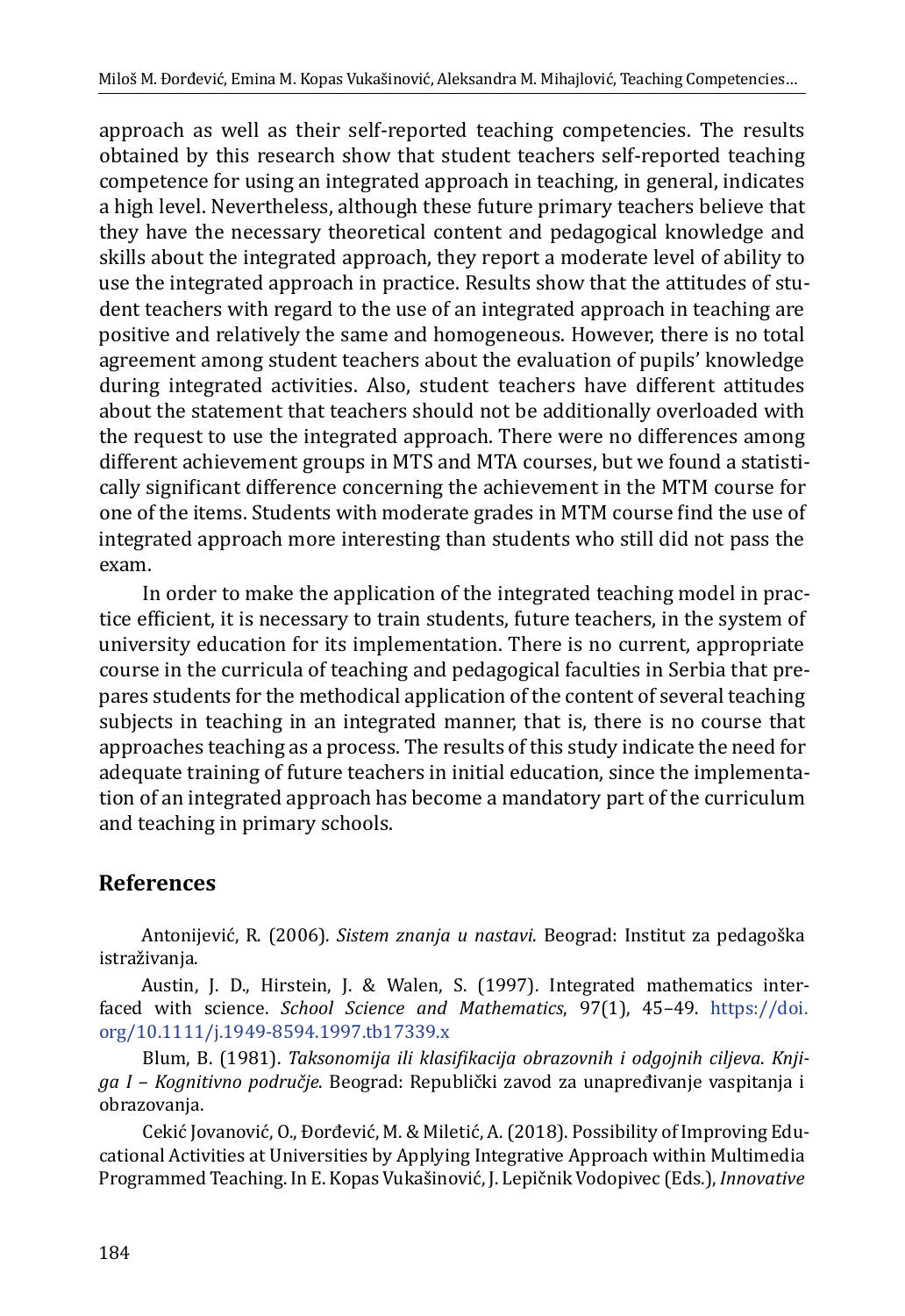*Teaching Models in the System of University Education: Opportunities, Challenges and Dilemmas*. Jagodina: Faculty of Education; Koper: Faculty of Education, 49–62.

Dewey, J. (1966). *Vaspitanje i demokratija ‒ uvod u filosofiju vaspitanja.* Cetinje: Obod.

Drake, M. S. & Reid, J. L. (2018). Integrated Curriculum as an Effective Way to Teach 21st Century Capabilities, *Asia Pacific Journal of Educational Research*, Vol. 1(1), 31–50.

Kain, D. L. (1993). Cabbages and kings: Research directions in integrated/interdisciplinary curriculum. *The Journal of Educational Thought*, 27(3), 312–331.

Kopas Vukašinović, E. (2014). Student Initiative in the Classroom as a Prerequisite for the Development of University Education System. In J. T. Karlovitz (Ed.), *Some Current Issues in Pedagogy*. Komarno: International Research Institute, 37–50.

Loepp, L. F. (1999). Models of Curriculum Integration. *The Journal of Technology Studies*, Vol. 25, No. 2, 21–25.

Meier, S. L. & Dossey, J. A. (1999). *The effects of mathematics instruction in an integrated curriculum*. Illinois State University.

Mihajlović, A. & Golubović Ilić, I. (2018). Mogućnosti korelacije i integracije sadržaja Matematike i Sveta oko nas / Prirode i društva u razrednoj nastavi, *Pedagogija*, LXXIII, 1, 180–194.

Mirkov, S. (2013). *Učenje – zašto i kako: pristupi u proučavanju činilaca koji deluju na učenje*. Beograd: Institut za pedagoška istraživanja.

Pešikan, A. (2010). Savremeni pogled na prirodu školskog učenja i nastave: socio-konstruktivističko gledište i njegove praktične implikacije. *Psihološka istraživanja*, Vol. XIII (2), 157–184.

PISA ‒ Pavlović Babić, D. & Baucal, A. (2012). *PISA 2012 u Srbiji: prvi rezultati; Podrži me, inspiriši me*. Beograd: Institut za psihologiju Filozofskog fakulteta u Beogradu i Centar za primenjenu psihologiju.

Potkonjak, N. & Šimleša, P. (ur.) (1989). *Pedagoška enciklopedija*. Beograd: Zavod za udžbenike i nastavna sredstva.

Pravilnik o standardima kompetencija za profesiju nastavnika i njihovog profesionalnog razvoja (2011). *Sl. glasnik RS ‒ Prosvetni glasnik*, br. 5 [Standards of Professional Competences of Teachers and their Professional Development].

Pring, R. (1973). Curriculum integration, In R. S. Peters (Ed.), *The philosophy of Education*. Oxford University Press, 123–149.

Strategija razvoja obrazovanja u Srbiji do 2020. godine (2012): *Sl. glasnik RS*, br. 107 [Strategy for Education Development in Serbia 2020].

Vars, G. F. (1991). Integrated curriculum in historical perspective. *Educational Leadership*, 49(2), 14–15.

Šefer, J. (2012). Igra i mašta u nastavi: eksponent divergentnog mišljenja i podsticaj stvaralačkog procesa, inicijative i saradnje, u: J. Šefer, J. Radišić (ur.), *Stvaralaštvo, inicijativa i saradnja, Deo 2, Implikacije za obrazovnu praksu*. Beograd: Institut za pedagoška istraživanja, 213–242.

Vigotski, L. (1977). *Mišljenje i govor*. Beograd: Nolit.